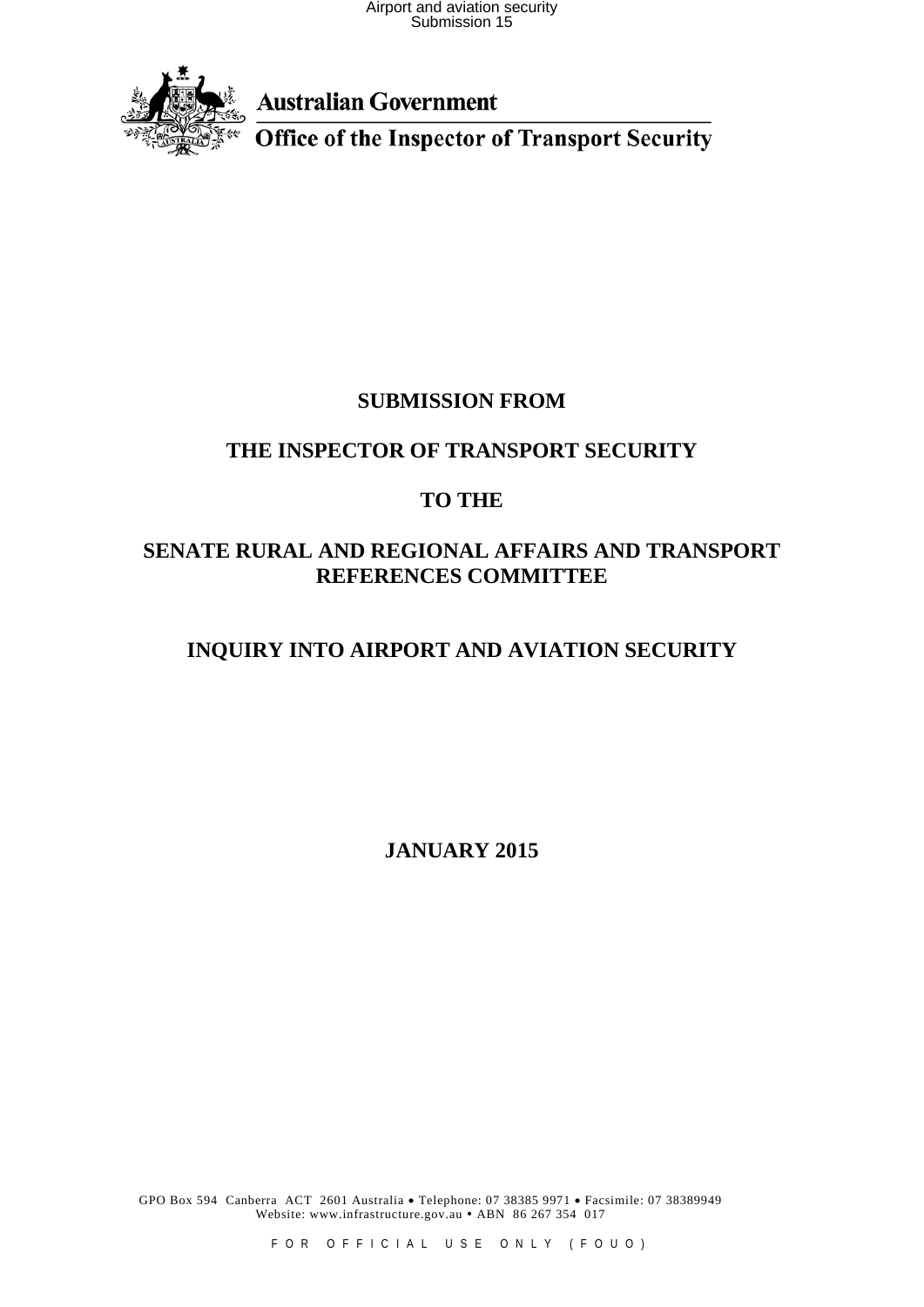# Airport and aviation security Submission 15

#### **Introduction**

- 1. On the 11th December 2013 the Inspector of Transport Security (ITS), Mr Andrew Hughes APM, was directed by the Deputy Prime Minister and Minister for Infrastructure and Regional Development to "Inquire into aviation and maritime transport security education and training in Australia".
- 2. The direction was given pursuant of the Inspector of Transport Security Act 2006 (the Act).

#### **The Act**

- 3. The Act provides a framework for the ITS to:
	- a. conduct independent, constructive, 'no-blame' inquiries, and;
	- b. make recommendations to government and industry which will contribute to the quality and effectiveness of transport security and offshore security in Australia.
- 4. The Act provides the ITS with the powers to:
	- a. protect information gathered during an inquiry, and;
	- b. provide immunities from prosecution for those who cooperate with his inquiries.
- 5. An inquiry does not
	- a. apportion blame; or
	- b. provide the means to determine the liability of any person; or
	- c. allow any adverse inference to be drawn from the fact that a person is the subject of an inquiry into a matter.

#### **Object of an Inquiry**

- 6. The object of an inquiry is to improve the security of transport and security regulated offshore facilities by assessing and reviewing transport security arrangements from an independent and a collective, multi-disciplinary viewpoint.
- 7. Inquiries are conducted on a "no-blame" basis, that is, the information generated or supplied in the course of inquiries cannot be used as evidence in civil, criminal or disciplinary proceedings.
- 8. Once directed by the Minister the ITS role involves:
	- a. the capacity and authority to independently analyse, review and inquire into major transport security incidents and issues;
	- b. the conduct of comprehensive, independent, solutions-focussed "no blame" inquiries into transport security incidents and issues;
	- c. the provision of advice to the Minister on options for improving security arrangements, and;
	- d. the review and assessment of possible solutions and improvements regardless of jurisdiction or individual agency responsibilities.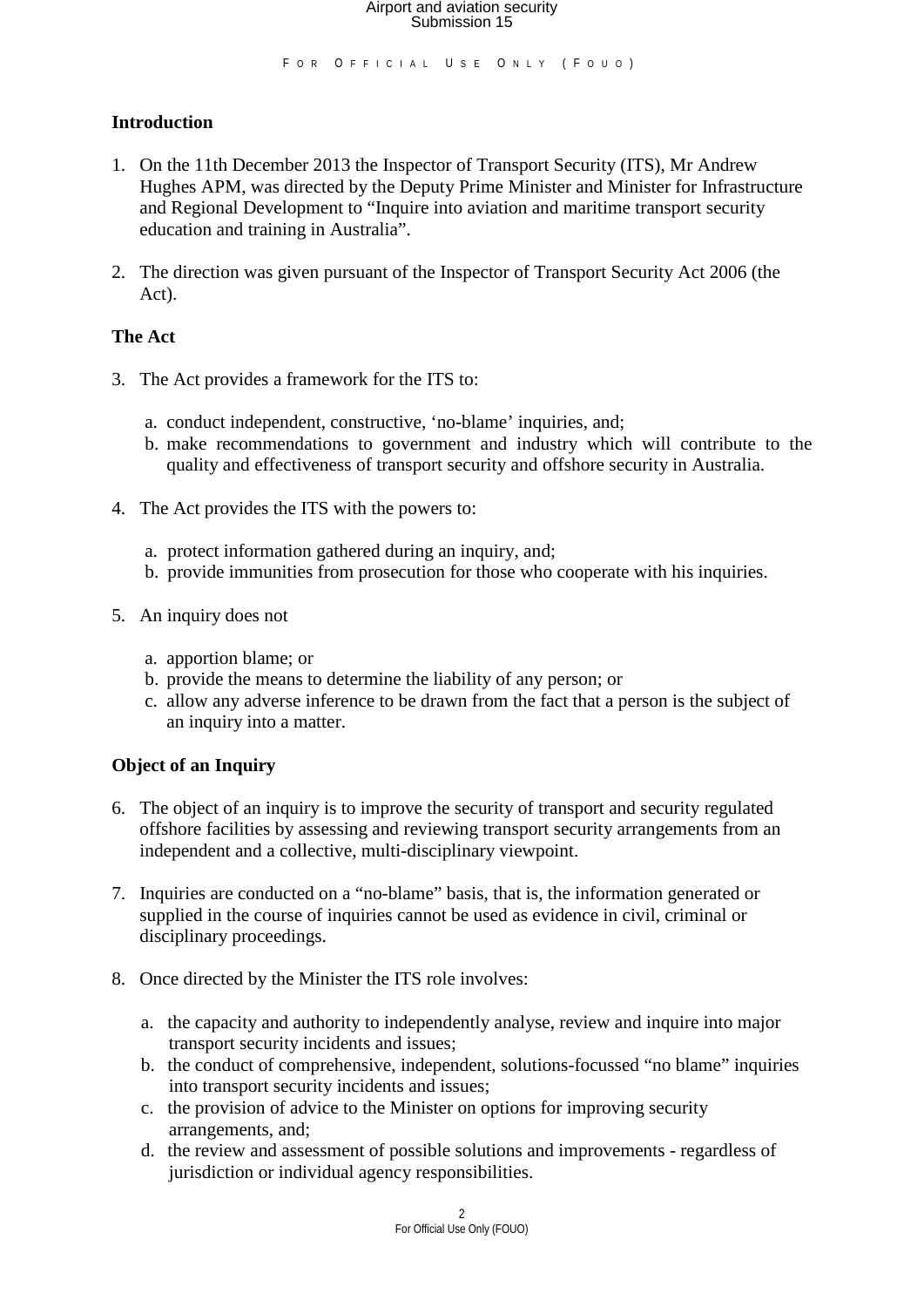## **The Office of the Inspector of Transport Security (OITS)**

- 9. The OITS has been established on an administrative basis within the Corporate Group of the Department of Infrastructure and Regional Development (DOIRD). To ensure a clear demonstration of independence and impartiality the function of the ITS and the OITS is separate from the security regulatory functions of the Office of Transport Security (OTS) and any other regulatory, investigative, assessment or planning function within DOIRD.
- 10. As part of the National Commission of Audit process for the rationalisation of Commonwealth agencies, boards and committees the OITS will cease on 30 June 2015. The ITS function reverts back to an original model whereby the Inspector is appointed on a retainer basis and supported by a panel of pre-qualified professional expertise.

## **INQUIRY INTO AVIATION AND MARITIME TRANSPORT SECURITY EDUCATION AND TRAINING IN AUSTRALIA - 15 July 2013**

11. Pursuant to subsection 11(1) of the Act, the Deputy Prime Minister and Minister for Infrastructure and Regional Development directed the ITS to conduct an inquiry into aviation and maritime industry security related education and training in Australia.

## **Purpose of the Inquiry into Aviation and Maritime Transport Security Education and Training in Australia**

- 12. The purpose of the inquiry into aviation and maritime transport security education and training in Australia is to assess the quality of existing security training program delivery and the actual outcomes being achieved, and identify any gaps, inconsistencies and redundancies in security training in each industry sector.
- 13. The Inquiry is required to identify areas of particular vulnerability or weakness, options for improving security effectiveness, and to make recommendations for strengthening system wide consistency and capabilities.

## **Terms of Reference**

14. The Terms of Reference require the ITS to inquire into and:

- a. review and assess the current nationally recognised and accredited aviation and maritime security related training programs;
- b. review of current industry and other in-house security training programs;
- c. review of current government approved security training courses;
- d. review the standard of security training and assessment in place in each industry sector;
- e. review the training needs assessed for each industry sector including the roles, jobs, tasks that need to be learned, competencies and skills that are required, how the training is delivered and assessed, standard and competency of the instructors, and the monitoring and review of training outcomes, and;
- f. identify areas of inconsistency in education and training in the aviation and maritime industries in security related positions and tasks.
- 15. As part of the inquiry the ITS is required to consider the following: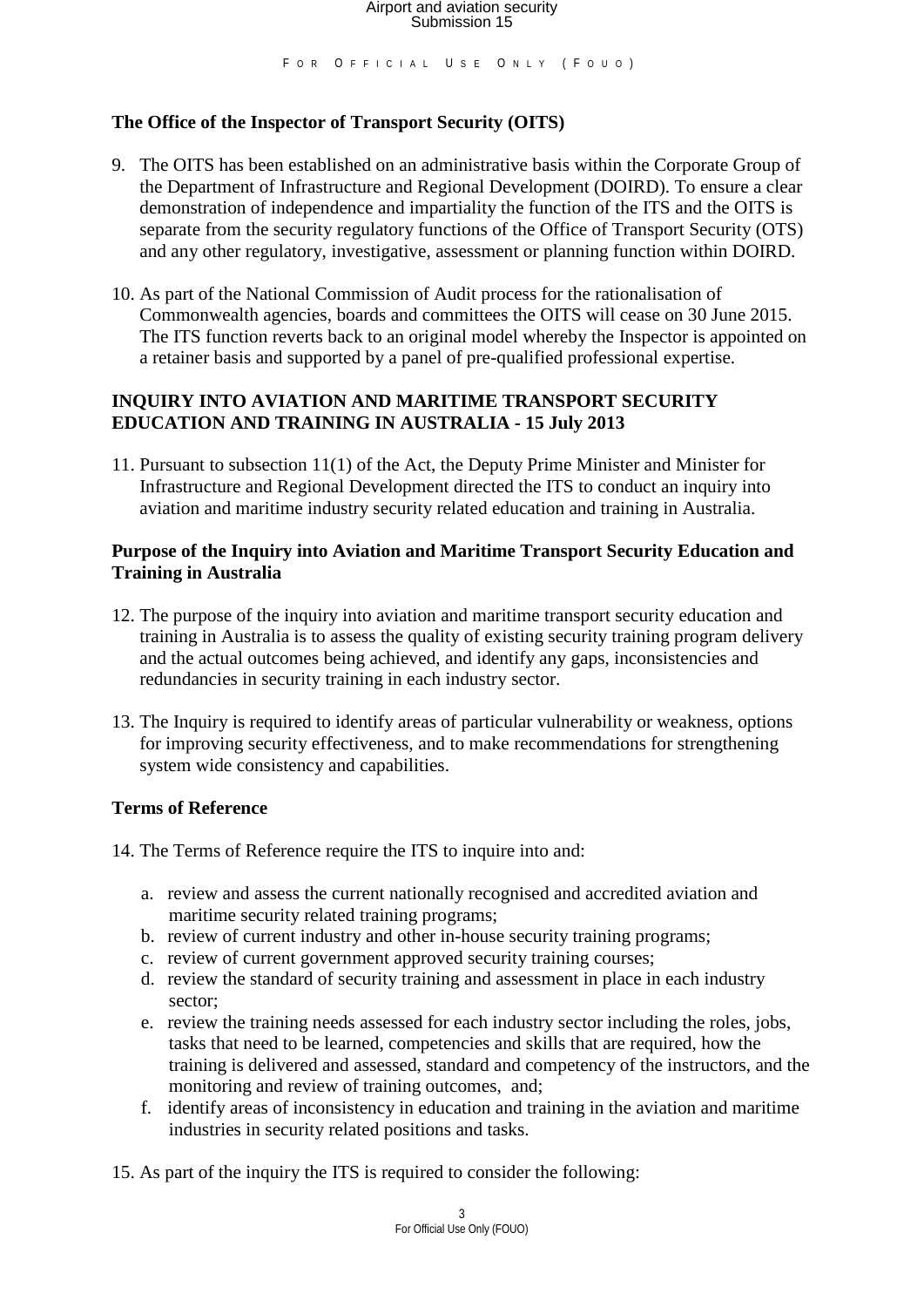# Airport and aviation security Submission 15

F OR OFFICIAL USE ONLY (FOUO)

- a. the review and assessment of the current Australian accredited security training courses available and of relevance to security training and assessment of aviation and maritime security personnel, including those under the Australian Skills Quality Authority, the National Vocational Education and Training Regulator Act 2011 and the Australian Qualifications Framework;
- b. the qualifications and skills of those involved in providing current aviation and maritime security training and their ability and competence to educate, train and assess trainees of accredited, industry, company and other security training courses and programs;
- c. the integration of security training into the onsite aviation and maritime security environment and how this has supported learning and experience;
- d. a review of on-the-job training, assessment and skills development for security personnel, and;
- e. the benchmarking of security training arrangements nationally and internationally to determine applicable best practice of relevance to aviation and maritime security training.

#### **Review process**

- 16. The Inquiry has conducted meetings, site visits and fora consultations in capital city and regional airports and ports across Australia with relevant government agencies, industry representatives and peak bodies, training organisations and education professionals.
- 17. The Inquiry has also undertaken an international benchmarking study with United Nations peak bodies (ICAO and IMO) to determine Australia's international treaty obligations and with national government agencies and industry representatives and peak bodies in Singapore, Hong Kong, the United States of America and Canada to examine transport security education and training arrangements in place in those nations and to determine the level and standards of training and assessment methods, and to benchmark with Australia's own arrangements.
- 18. The Inquiry has sought expert input from legal, technical and industry professionals and has received 15 submissions from industry peak bodies, professional associations, companies, government agencies and individuals addressing issues of concern.
- 19. The operational consultation phase of the Inquiry is now complete. It is anticipated that the Inquiry Report will be presented to the Minister in the first half of 2015 as requested and prior to the closure of the OITS.

#### **Reports**

- 20. The ITS reports directly to the Minister. The ITS will, in most inquiries, prepare both a draft and final report, though the ITS does have the discretion not to prepare a draft report where, for example, there is no consultation required.
- 21. When the ITS is preparing a final report for the Minister's consideration and an entity or any other person is named in the draft report, the ITS must provide a draft report (or a relevant extract) to that interested party on a confidential basis, allowing the person to make comments. Comments will be taken into account and may be included in the